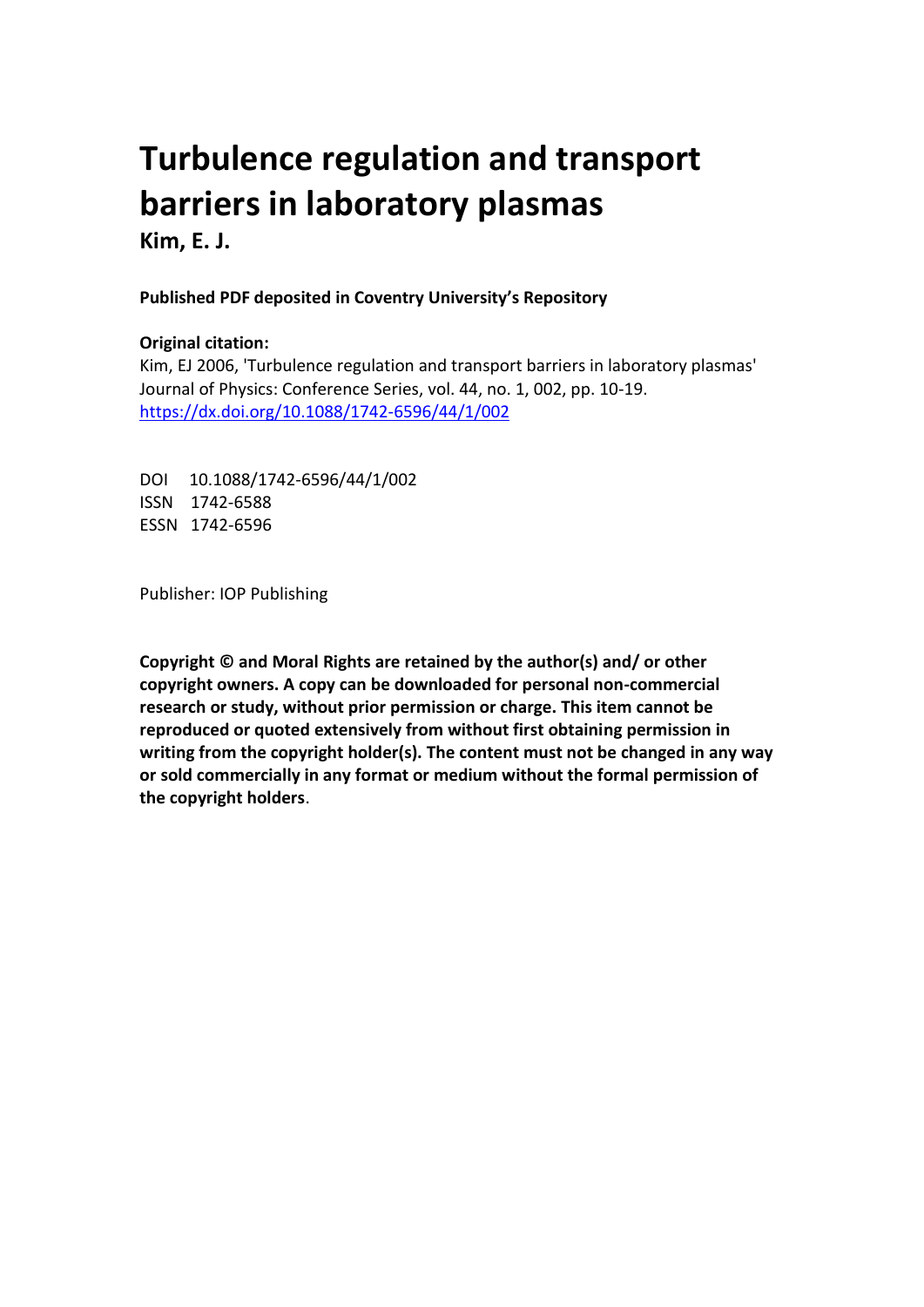# Turbulence regulation and transport barriers in laboratory plasmas

To cite this article: Eun-jin Kim 2006 J. Phys.: Conf. Ser. **44** 10

View the [article online](https://doi.org/10.1088/1742-6596/44/1/002) for updates and enhancements.

### Related content

- [Internal transport barriers in some](http://iopscience.iop.org/article/10.1088/1742-6596/7/1/020) [Hamiltonian systems modeling the](http://iopscience.iop.org/article/10.1088/1742-6596/7/1/020) [magnetic lines dynamics in tokamak](http://iopscience.iop.org/article/10.1088/1742-6596/7/1/020) D Constantinescu, J H Misguich, I Pavlenko et al.
- [Experimental observation of coupling](http://iopscience.iop.org/article/10.1209/0295-5075/92/35001) [between turbulence and sheared flows](http://iopscience.iop.org/article/10.1209/0295-5075/92/35001) T. Estrada, T. Happel, C. Hidalgo et al.

A L Rogister -

## Recent citations

- [Observation of fluctuation-driven particle](http://dx.doi.org/10.1063/1.4905860) [flux reduction by low-frequency zonal flow](http://dx.doi.org/10.1063/1.4905860) [in a linear magnetized plasma](http://dx.doi.org/10.1063/1.4905860) R. Chen et al



# **IOP ebooks**™

Bringing you innovative digital publishing with leading voices to create your essential collection of books in STEM research.

Start exploring the collection - download the first chapter of every title for free.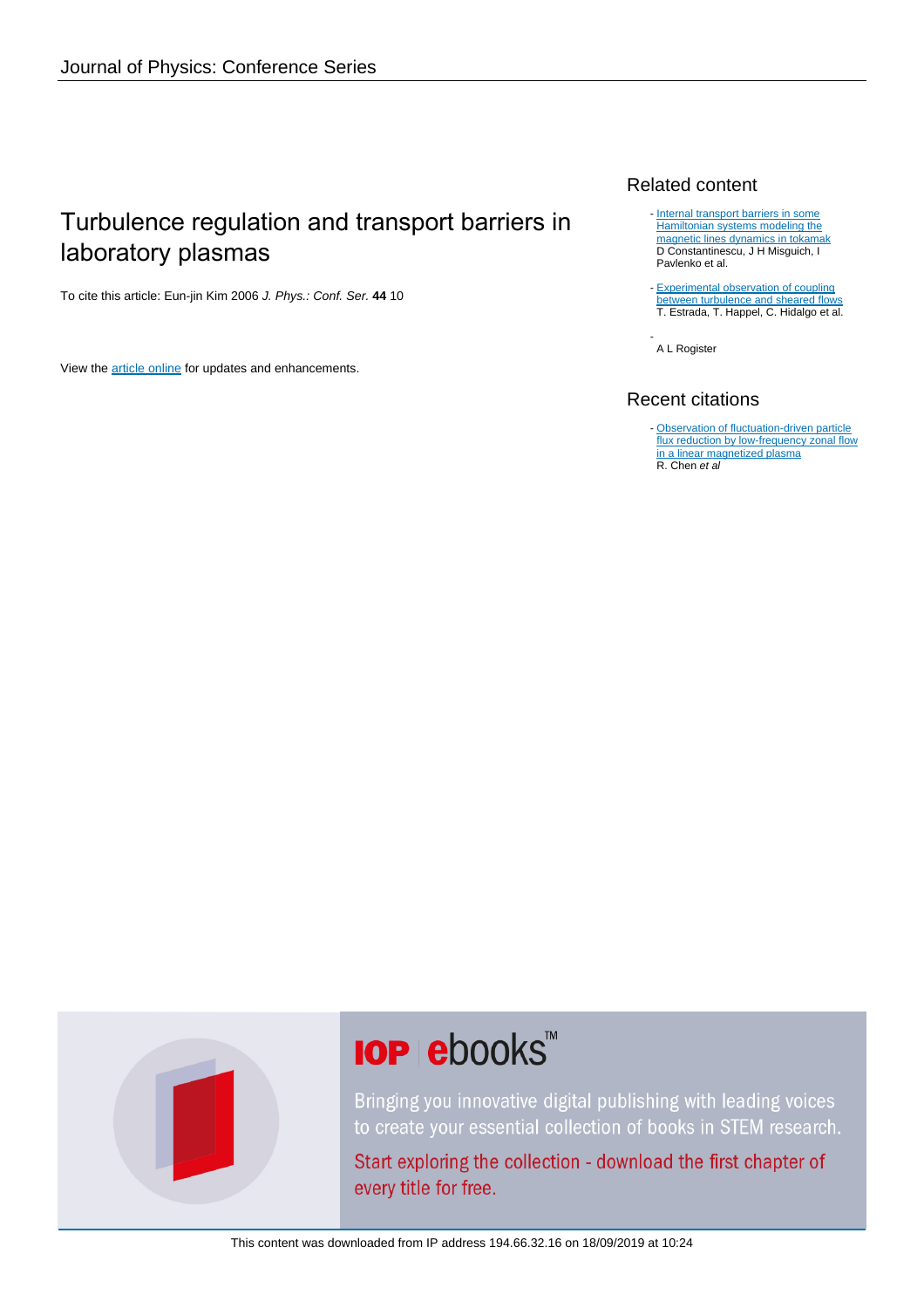# **Turbulence regulation and transport barriers in laboratory plasmas**

#### **Eun-jin Kim**

Department of Applied Mathematics,University of Sheffield,Sheffield,S3 7RH, UK E-mail: e.kim@shef.ac.uk

**Abstract.** We discuss the effect of shearing on transport and the formation of transport barriers. The focus is primarily on laboratory plasmas where the formation of transport barrier (the L–H transition or the formation of internal transport barrier) is thought to originate from turbulence regulation by shearing by (coherent) mean  $\mathbf{E} \times \mathbf{B}$  flows and (random) zonal flows. We provide quantitative discussion on the reduction of turbulent transport by these flows and elucidate their roles in the barrier formation.

#### **1. Introduction**

Shear flows, which are common features in many physical systems, play an important role in determining turbulent transport. In particular, a shear flow that is stable reduces turbulent transport in the direction orthogonal to the flow (i.e., shear direction) via the so-called enhanced turbulence decorrelation [1, 2]. The basic physics underlying the latter is the distortion and ultimate disruption of a fluid eddy via shearing (when the dissipation becomes sufficiently on small scales) as a shear flow advects different parts of the eddy at different rates. One remarkable consequence of this turbulence regulation via shearing is the formation of transport barrier, which has emerged as one of the crucial mechanisms for controlling mixing and transport in a variety of systems. For instance, equatorial wind in the atmosphere has been known to inhibit the latitudinal mixing [3] while the formation of transport barrier by a shear layer in the ocean was recently recognized [4]. In this paper, we discuss quantitatively how shearing leads to transport reduction and thus barrier formation. The application is primarily to laboratory plasmas for which a shear flow is stable against Kelvin–Helmholtz instability [5] because of magnetic shear [6], and thus plays a crucial role in regulating turbulence, reducing heat and/or particle losses to a container wall via turbulent transport. This is a crucial feature for a future economical reactor as its main goal is to extract as much nuclear fusion energy as possible, by confining hot plasmas in the core for a sufficiently long time [7].

In fusion devices, the confinement of particles and heat degrades as the input power is ramped up [7]. This is simply because the input power is stored as free energy in background (e.g., density and temperature) profiles, which is then released by various microinstabilities. These microinstabilities cause anomalous transport of heat and particles toward a container wall, thereby degrading confinement. However, as input power is further increased beyond a critical value, plasmas undergo a bifurcation by the formation of transport barriers at the plasma edge, whereby organizing themselves into a high confinement state. At this transition, the confinement time is roughly doubled. This is the so-called L–H transition (namely, the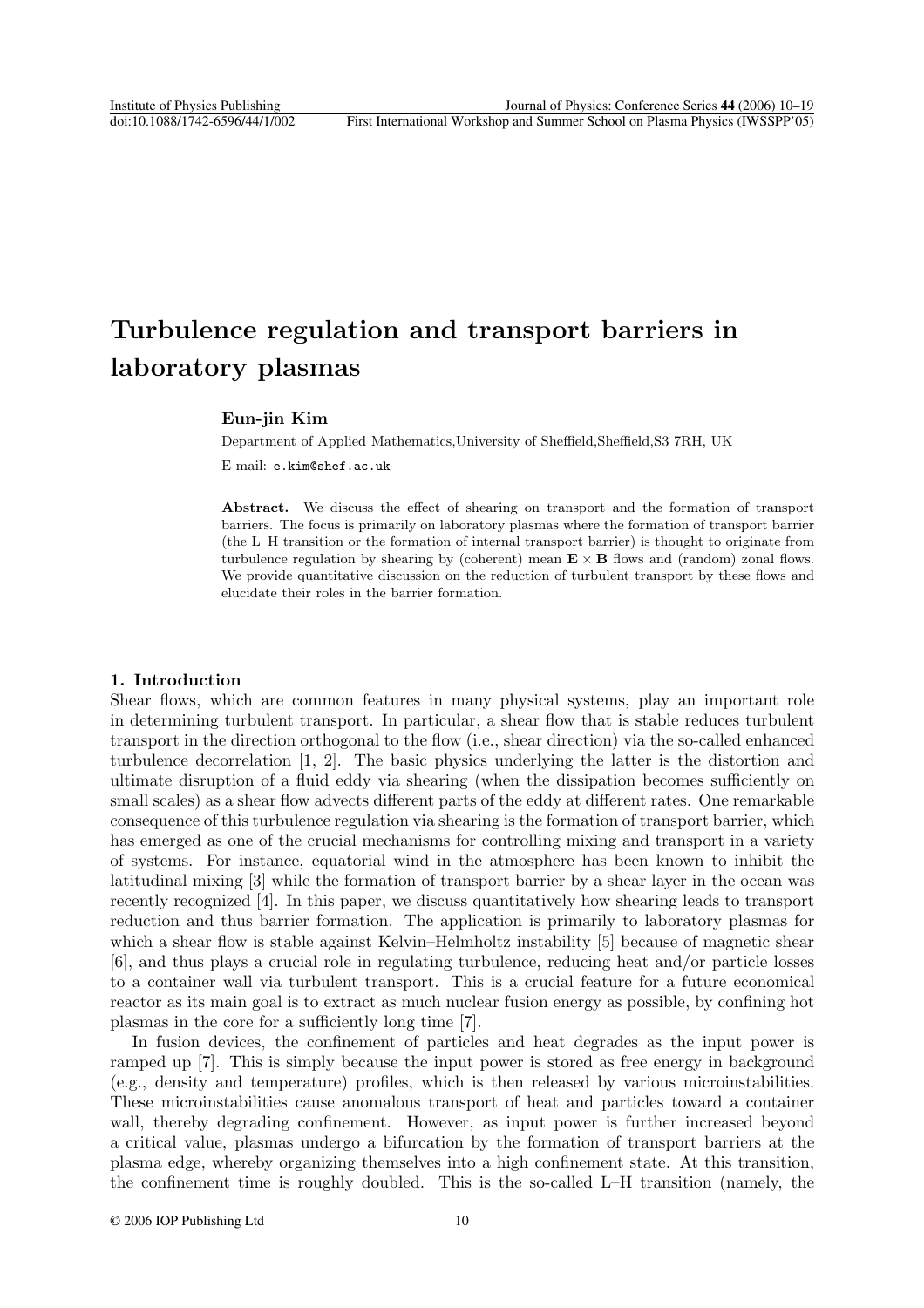transition from low to high confinement modes). This transition seems to be universal as it has been reproduced in a variety of fusion devises since its first discovery in ASDEX [8]. It is now understood that this transition is caused by the formation of a transport barrier at the plasma edge via enhanced shear decorrelation. Thus, a simple criterion for the transition is crudely given in terms of the shearing rate  $(\Omega)$ , and requires that  $\Omega$  should exceed the decorrelation rate of the underlying turbulence. Although this criterion becomes more complex in tokamaks [9] due to other physical effects (such as magnetic shear, etc), it has nevertheless been widely used as a rough estimate on the critical shear strength necessary for the L–H transition. Later, the barrier formation towards plasma core (the so-called internal transport barrier) (see, e.g., [10]) has also been observed, and the shear decorrelation is also thought to be one of the main causes leading to this phenomenon [1]. Similar transport reduction and barrier formation via shearing also take place in other systems, including the atmosphere and ocean [3, 4].

The remainder of the paper is organized as follows. In Sec. 2, we discuss two types of shear flows – mean and zonal flows – and their roles in the L–H transition. In Sec. 3, a simple L–H transition model is discussed which can identify the important roles that mean and zonal flows play in the transition. In Sec. 4, turbulence regulation by mean and zonal flows is compared, and the detailed study of the reduction of turbulent transport by these flows is presented for the passive scalar field model. The reduction in particle transport is addressed in a more realistic dynamical model in Sec 5. Section 6 contains conclusions.

#### **2. Shear flows in fusion plasmas**

A shear flow, which is important in regulating turbulent transport in fusion plasmas, is a mean  $\mathbf{E} \times \mathbf{B}$  flow (i.e.,  $\langle \mathbf{V}_{\rm E} \rangle = c\mathbf{E} \times \mathbf{B}/B^2$ ). This is excited by mean pressure gradient, mean poloidal and toroidal flows  $\langle V \rangle$ , and external momentum source as well as Reynolds stress through the radial force balance for ions with charge  $q$  as:

$$
0 = \langle -\nabla p + q\mathbf{E} + \frac{q}{c}\mathbf{V} \times \mathbf{B} + \mathbf{\Gamma} \rangle. \tag{1}
$$

Here, the angular brackets denote the average over small-scales, and **Γ** includes the nonlinear Reynolds stress drive and the external torque such as neutral beam injection. As its name implies, a mean shear flow varies on long time scale with smooth spatial structure. Thus, the shearing by mean flows is coherent. Indeed, the turbulence regulation, causing the L–H transition, was originally thought to be due to this mean flow  $\langle V_{E} \rangle$ , and numerous works were devoted to L–H transition modelling by using mean flow as turbulence regulating mechanism.

However, various recent numerical studies suggested that self-generated shear flows (the so-called zonal flows) also play a crucial role in regulating turbulence. For instance, [11] demonstrated the significant increase in turbulence level when self-generated zonal flows are artificially suppressed. These are radially localized, poloidal  $\mathbf{E} \times \mathbf{B}$  flows due to radial electric field **E**, nonlinearly generated from (drift-wave) turbulence (i.e.,  $V_E = cE \times B/B^2$ ). Unlike mean flows, zonal flows are solely driven nonlinearly from underlying turbulence by modulational instability (similar to inverse cascade in 2D hydrodynamic turbulence) [12]. Thus, they are very likely to be structured and possibly even random in both space and time, with finite correlation time  $\tau_{\rm ZF}$ . Consequently, the efficiency of zonal flow shearing depends on  $\tau_{\rm ZF}$ , compared to other characteristic time scales, as discussed in detail in Sec. 4. Roughly, its shearing rate, due to (spatial or temporal) stochasticity, is given by its RMS value  $\Omega_{\rm rms} = \sqrt{\langle (\partial_r V_{\rm E})^2 \rangle^{1/2}}$ . Furthermore, zonal flows and turbulence constitute an interesting self-regulating system, like a predator-prey model, via the generation of zonal flows by turbulence and turbulence regulation by zonal flows. This self-regulation can result in the time-transient behavior in a system [13].

In L mode, the pressure gradient is rather weak to drive a strong mean flow while Reynolds stress drive for zonal flows, with finer spatial structure, is likely to be much stronger than that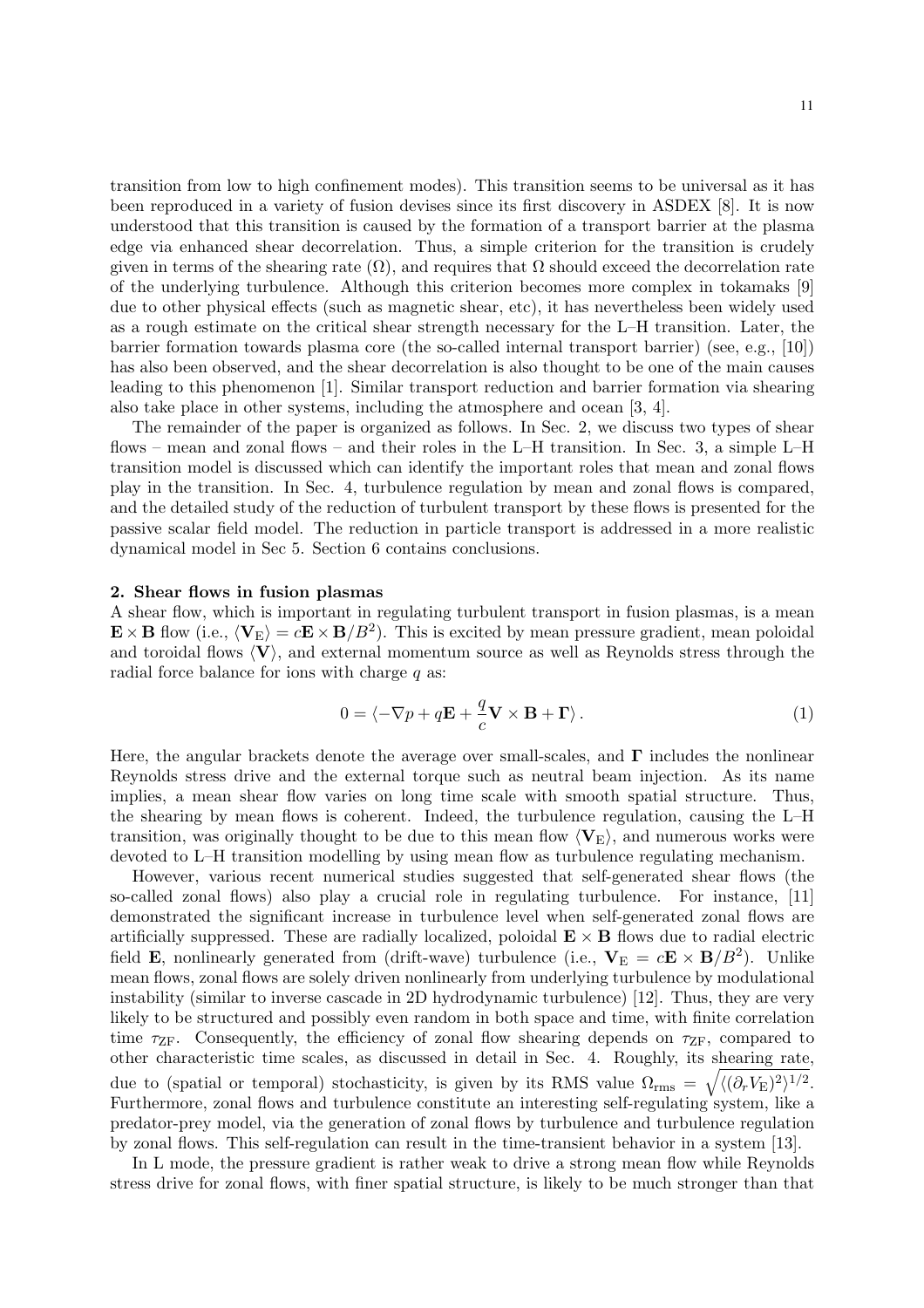for a mean  $\mathbf{E} \times \mathbf{B}$  flow. Therefore, in the absence of mean poloidal and toroidal flows and external momentum source, (RMS) shearing rate of zonal flows (i.e.,  $\Omega_{\rm rms} = \sqrt{(\partial_r V_{\rm E})^2}$ ), with large spatial gradient in a flow, may dominate over that by mean flow (i.e.,  $|\partial_r \langle V_{\rm E} \rangle|$ ) before the transition, with the possibility of zonal flows triggering the L–H transition [14, 15]. As plasmas undergo the transition, the pressure profile steenpens, thereby driving a strong mean shear flow. Therefore, shearing by mean flow becomes important after the transition, and maintains the plasma in H-mode [15]. This will be discussed further in Sec. 3. Note that zonal flows in laboratory plasmas have much in common with zonal winds in major planets and in the earth atmosphere in their origins and effects on transport.

#### **3. The L–H transition**

As indicated in Sec. 2, both mean  $\mathbf{E} \times \mathbf{B}$  flow and zonal flows are responsible for the L–H transition in fusion plasmas. As they have different characters and origins (see Sec. 2), it is important to disentangle their roles in the formation of transport barriers and thus in the L–H transition. In this section, we discuss the implications of the difference in their origins for the L–H transition through the qualitative study of a specific model for the transition.

At the simplest level, we can examine the roles of mean and zonal flows in the transition, by assuming that the reduction in turbulence amplitude (rather than the turbulent transport) by both mean and zonal flows is responsible for the transition, and that the mean flow is solely driven by ion pressure gradient [15] (by ignoring mean poloidal and toroidal flows and external momentum source). Then, the essential physics of the transition can be captured by the following 0-dimensional (0D) envelop equations for turbulence amplitude  $\tilde{E}$ , zonal flow shear  $V_{\text{ZF}} \propto \partial_r \tilde{V}_{\text{E}}$ , mean flow shear  $V \propto \partial_r \langle V_{\rm E} \rangle$ , and the gradient of mean ion pressure  $\mathcal N$  as:

$$
\partial_t \tilde{E} = \tilde{E} \mathcal{N} - a_1 \tilde{E}^2 - a_2 V^2 \tilde{E} - a_3 V_{\text{ZF}}^2 \tilde{E} \,, \tag{2}
$$

$$
\partial_t V_{\text{ZF}} = b_1 \frac{\tilde{E} V_{\text{ZF}}}{1 + b_2 V^2} - b_3 V_{\text{ZF}} , \qquad (3)
$$

$$
\partial_t \mathcal{N} = -c_1 \tilde{E} \mathcal{N} - c_2 \mathcal{N} + Q, \qquad (4)
$$

$$
V = d\mathcal{N}^2. \tag{5}
$$

Here,  $a_i$ ,  $b_i$ ,  $c_i$  and d are model-dependent constants. The exact form of these constants is not pertinent to the qualitative understanding of the transition, so will not be discussed here.

The physical meaning of each term in Eqs.  $(2)$ – $(5)$  is as follows. First, Eq.  $(2)$  describes the evolution of turbulence: the first term on the right hand side represents turbulence generation by pressure gradient via linear instability, the second nonlinear saturation of turbulence, and the third and last terms shear suppression of turbulence by mean  $\mathbf{E} \times \mathbf{B}$  flows and zonal flows, respectively. The evolution of the zonal flow shear  $V_{\text{ZF}}$  in Eq. (3) is governed by its generation by Reynolds stress and zonal flow damping as represented by the first and second terms, respectively, on the right hand side. The growth of zonal flows is inhibited by a mean shear flow since the mean flow weakens the response of turbulence (drift wave) spectrum to a seed zonal flow via the enhanced decorrelation of drift wave propagation by a mean shear flow [16]. This effect is modelled by a term  $1/(1+b_2V^2)$ . Eq. (4) represents the evolution of pressure gradient as a result of the turbulent diffusion of the pressure profile by turbulence  $(c_1E)$ , neoclassical transport  $(c_2)$ , and input power  $Q$ , respectively. Eq.  $(5)$  is the gradient of ion momentum balance relation with a constant ion temperature profile in the absence of mean toroidal and poloidal mean flows and external source. That is, the mean flow shear shear  $V$  is solely generated by mean pressure gradient  $\mathcal N$  (or mean density gradient).

The input power  $Q$  is the control parameter of Eqs.  $(2)$ –(5). Let us examine how the system evolves as this control parameter is increased from below. As Q increases, the mean pressure gradient becomes steeper and excites turbulence. When the turbulence drive becomes sufficiently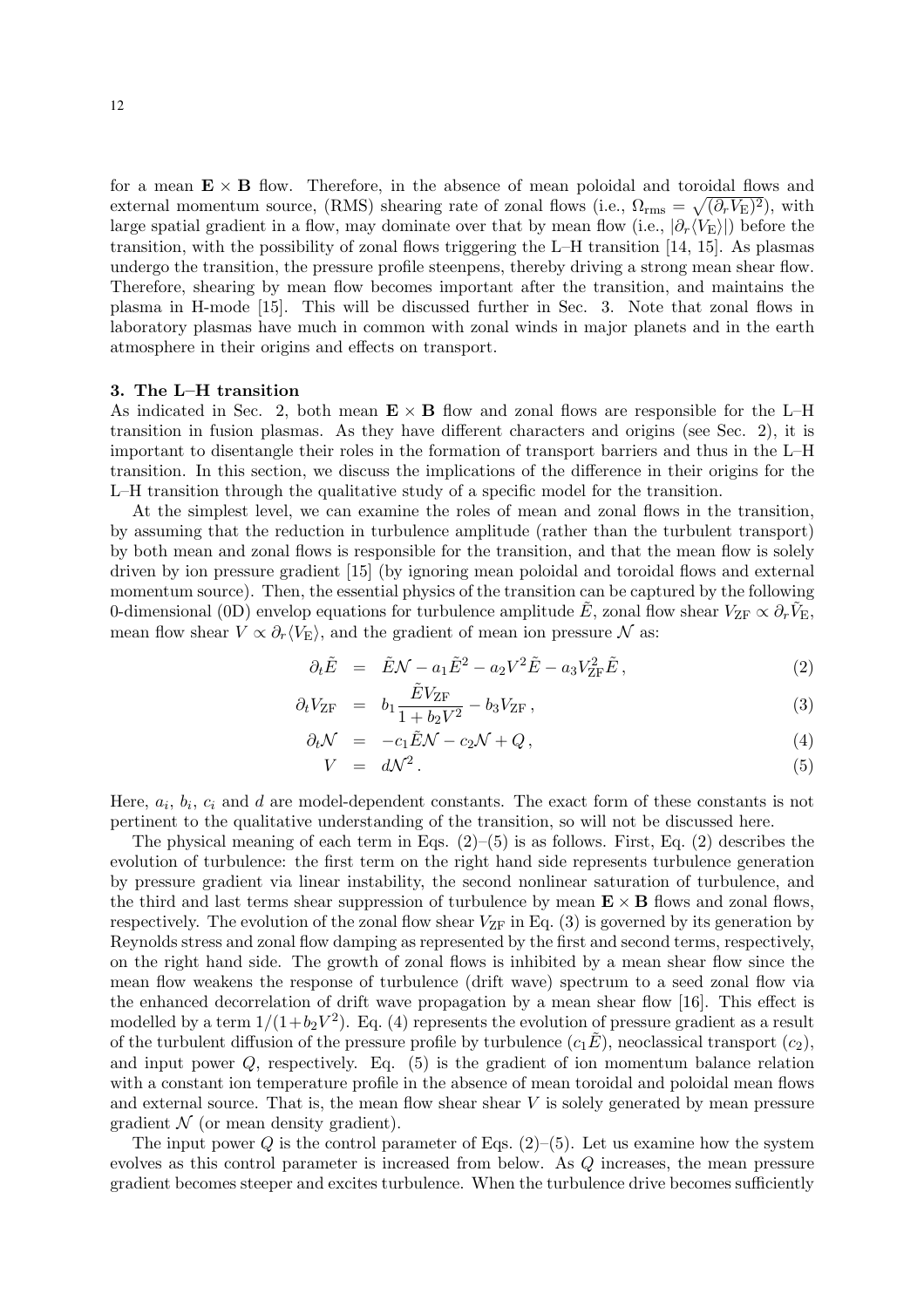strong to overcome flow damping, it generates zonal flows by Reynolds stress. Turbulence and zonal flows then form a self-regulating system as the shearing by zonal flows damps the turbulence. A signature of this self-regulation is manifested in time transient (oscillatory or bursty) behavior of the system  $[13, 17, 18, 13, 19]$ . For a sufficiently high  $Q$ , this self-regulation turns off the turbulence, and subsequently zonal flows are depleted by a mean shearing, with the system evolving into a quiescent  $H$  mode

$$
\tilde{E} = V_{\text{ZF}} = 0, \mathcal{N} = \frac{Q}{c_2}.
$$
\n
$$
(6)
$$

Here, the slope of the profile is determined by neoclassical transport  $c_2$ . This quiescent H mode will eventually terminate upon the further increase of gradients when MHD instability sets in. This regime, however, shall not be discussed in this paper.



**Figure 1.** Evolution of  $\overline{E}$  (solid line),  $V_{\text{ZF}}$ (dotted line), and  $\mathcal{N}/5$  (dashed line) as a function of input power  $Q = 0.01t$ . Parameter values are  $a_1 = 0.2$ ,  $a_2 = a_3 = 0.7$ ,  $b_1 = 1.5$ ,  $b_2 = b_3 = 1, c_1 = 1, c_2 = 0.5, \text{ and } d = 1.$ 



**Figure 2.** Evolution of  $\tilde{E}$  (solid line) and N (dashed line) with  $V_{\text{ZF}} = 0$ . The parameter values are the same as in figure 1.  $E$  (dotted line) and  $\mathcal N$  (dotted–dashed line) in figure 1 are superimposed.

The evolution into a quiescent H mode is quantitatively shown in figure 1, by numerically solving Eqs. (2)–(5) with  $Q = 1.0 \times 10^{-2}t$  (t is time) and constant values for parameters  $a_i, b_i, c_i$ , and d. The solid, dotted, and dashes lines represent the evolution of  $\tilde{E}$ ,  $V_{\text{ZF}}$ , and  $\mathcal{N}/5$ , respectively. There are three distinct stages; The early stage is characterized by growing turbulence (by linear instability from increasing  $\mathcal{N}$ ), followed by rapidly growing self-generated zonal flows. As the shearing by zonal flows becomes sufficient to damp turbulence, the system self-regulates, entering into a transition regime, where zonal flows and turbulence compete and exhibit oscillatory behavior: E and  $V_{\text{ZF}}$  grow as they draw energy from N and E, respectively, while  $\hat{E}$  and  $\hat{\mathcal{N}}$  damp on account of growing  $V_{\text{ZF}}$  and  $\hat{E}$ , respectively. The gradual increase in  $E$  in figure 1, in addition to oscillation, is due to the reduction in the zonal flow growth by the mean shear flow, which promotes the growth of turbulence. A slight decrease in the amplitude of oscillation is due to nonlinear damping of drift waves  $(a_2E^2)$ . The behavior of this envelope is given by a stationary solution  $\tilde{E} = b_1(1 + b_2V^2)/b_3$  (see Eq. (3)), which increases as the profile steepens  $(V = dN^2)$ . The final stage of the evolution (i.e., a quiescent H mode) is marked by the complete damping of turbulence and zonal flows due to strong mean flow shearing for sufficiently large Q. At this stage, the profile steepens linearly with  $Q$ , consistent with Eq.  $(6)$ .

Since zonal flows regulate turbulence before the transition to a quiescent H mode, they trigger the transition by lowering the power threshold, relative to the case without zonal flows. To see this important effect, we plot  $E$  (solid) and  $\mathcal N$  (dashed line) in figure 2 for the same parameters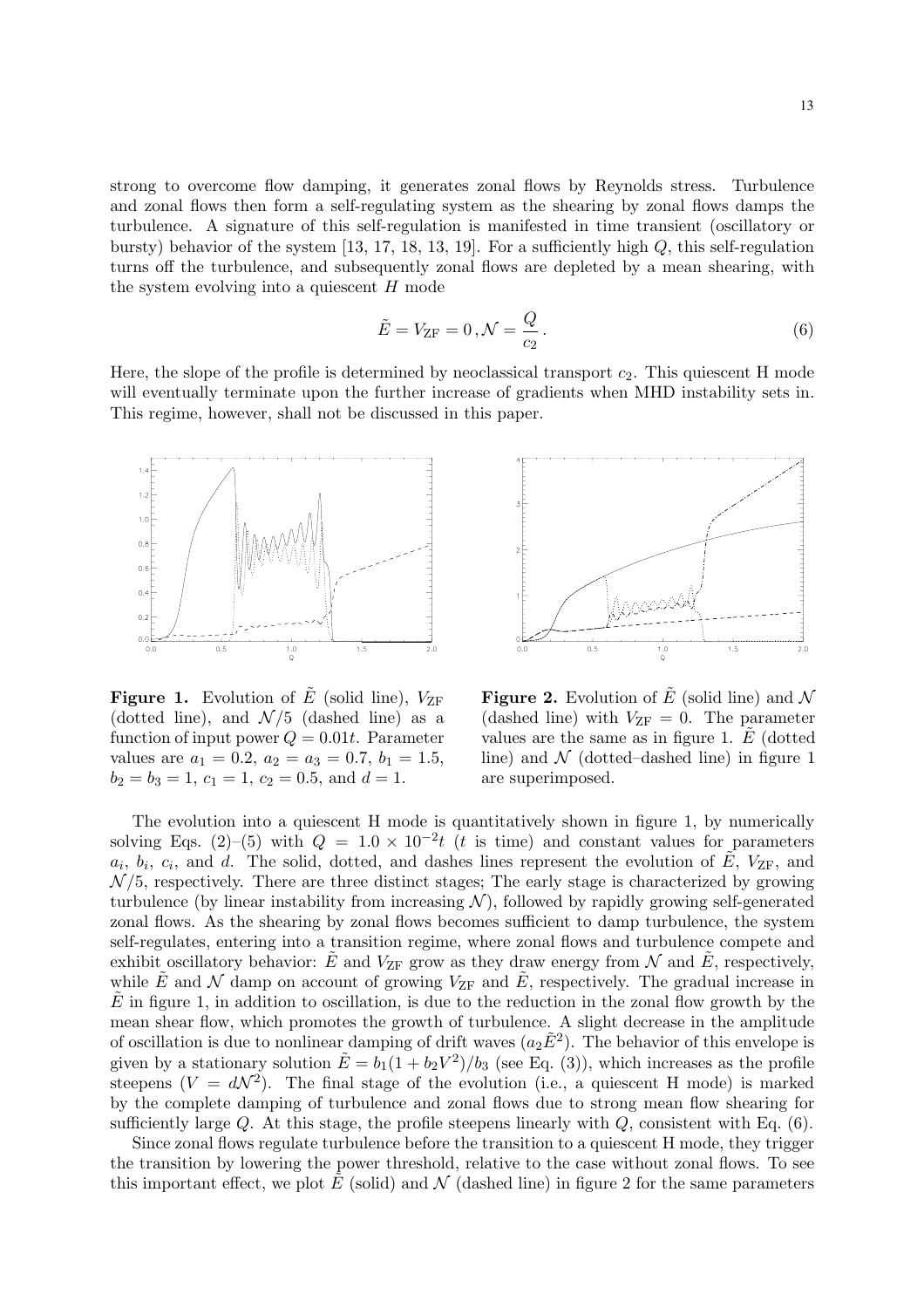values as in figure 1, but with  $V_{\text{ZF}} = 0$ , where it can clearly be seen that the turbulence amplitude is too large to reach a quiescent  $H$  mode for the values  $Q$  up to 2. For comparison, the Q dependence of E and  $\mathcal N$  in figure 1 are superimposed by dotted and dotted–dashed lines, respectively, in figure 2.

A detailed test of the role of zonal flows in L–H transition and identification of the origin of the oscillatory behavior remains as a challenge to experimentalists. First of all, a careful control over the input power ramping is necessary, since the duration of the transition regime sensitively depends on the rate of input power ramping – too rapid ramping shrinks this regime to an arbitrary short time interval, smaller than that of the experimental time resolution. Secondly, the distinction between mean poloidal flows and zonal flows should be made experimentally. A recent experiment on DIII-D [20] successfully resolved a time transient regime (IM mode) by slowly increasing the input power. However, the time transient behavior was interpreted to originate from a self-generated poloidal flow, without a clear identification of the latter. In the model considered in this section, the zonal flow was the main source of a poloidal flow, in view of the weak Reynolds stress drive for mean poloidal flow.

#### **4. Turbulent reduction in passive scalar model**

In this section, we discuss quantitatively how both mean and zonal flows lead to enhanced decorrelation of the two nearby particles and turbulence regulation in the passive scalar field model in 2D. Passive scalar fields n are assumed to be advected by random turbulent flow **v** with  $\langle v \rangle = 0$  and by a mean or zonal flow  $\mathbf{U} = U(x, t)\hat{y}$  ( $\langle \mathbf{U} \rangle = \mathbf{U}$ ). Here, the spatial profile of  $U(x, t)$  is taken to be linear in x (i.e.,  $U(x, t) = -x\Omega(t)$ ); angular brackets denote ensemble average over the statistics of turbulent flow  $\mathbf{v}$ ; x and y denote local radial and poloidal directions, respectively. Since we are primarily interested in the scalings of turbulent transport near the L–H transition where shearing rate can exceed the nonlinear decorrelation rate of turbulence (i.e., the strong shear limit), we can assume the turbulence to be weak and use a quasi-linear analysis. By assuming that fluctuating fields vary on scales much smaller than mean fields, the evolution of fluctuating component  $n'$  can be written as

$$
[\partial_t + U(x, t)\partial_y]n' = -v_x\partial_x n_0 + D(\partial_{xx} + \partial_{yy})n'.
$$
\n<sup>(7)</sup>

Here, n' and  $n_0 = \langle n \rangle$  are fluctuating and mean parts of  $n$   $(n = n_0 + n')$ , and D is the effective diffusivity, including nonlinear interaction. The advection by a linear shear flow  $U(x,t) = -x\Omega(t)$  results in the distortion of an eddy (i.e., wind-up), and its effect can be non-perturbatively captured by employing time-dependent wavenumber  $k_x(t)$  with the following transformation for n:

$$
n'(\mathbf{x},t) = \tilde{n}(\mathbf{k},t) \exp\left\{i(k_x(t)x + k_y y)\right\},\tag{8}
$$

and similarly for  $v_x$ , with  $k_x$  satisfying an eikonal equation

$$
\partial_t k_x(t) = k_y \Omega(t) \,. \tag{9}
$$

The solution to Eq. (7) can thus be expressed as:

$$
\tilde{n}(\mathbf{k},t) = -\partial_x n_0 \int_{-\infty}^t dt_1 d^2 k_1 \hat{g}(\mathbf{k},t;\mathbf{k}_1,t_1) e^{-DQ(t,t_1)} \tilde{v}_x(\mathbf{k}_1,t_1).
$$
\n(10)

Here,  $Q(t, t_1) = \int_{t_1}^t dt'[k_x^2(t') + k_y^2]$ , and  $\hat{g}$  is the Green's function given by

$$
\hat{g}(\mathbf{k}, t; k_1, t_1) = \delta(k_y - k_{1y})\delta\left[k_x - k_{1x} - k_{1y}\int_{t_1}^t dt'\Omega(t')\right].
$$
\n(11)

It is important to note that the overall effect of enhanced dissipation by shearing is embedded as the time integral of  $k^2$  in DQ in the argument of exponential in Eq. (10).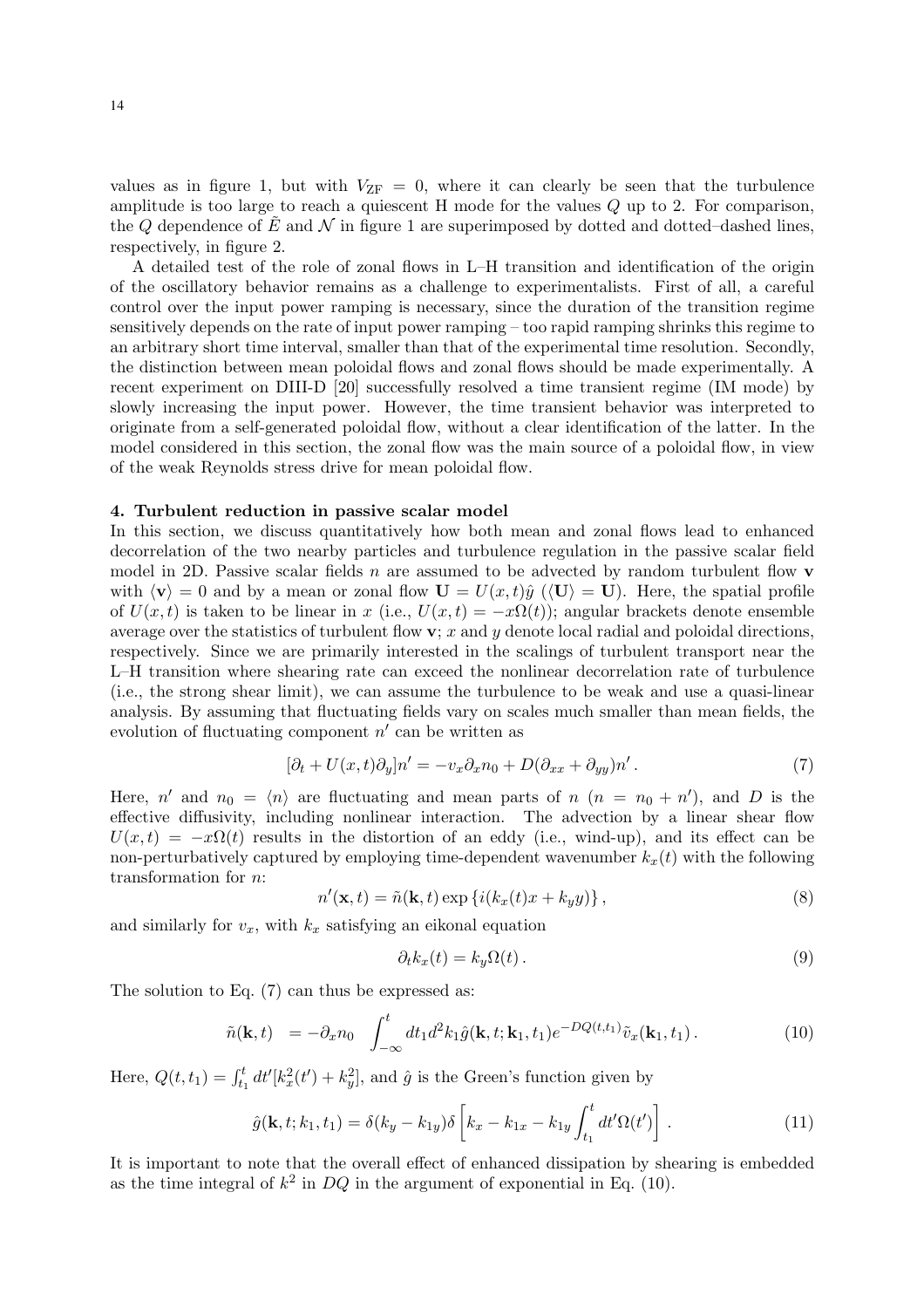#### *4.1. Comparison between coherent and random shearing*

The characteristic shearing time scales due to mean and zonal flows are  $\tau_{\Omega} = \Omega^{-1}$  and  $\Omega_{\text{rms}}^{-1}$ , respectively. We now examine how the shearing by both mean and zonal flows speeds up the decorrelation of the two nearby particles in the strong shear limit where the shearing takes place on time scale shorter than turbulent diffusive time scale  $\tau_{\eta} = 1/Dk^2$ , i.e., when  $\tau_{\Omega} \ll \tau_{\eta}$ . Here, D is the effective diffusivity including the effect of nonlinear mixing;  $1/k$  is the characteristic scale of turbulence. Note that  $\tau_{\eta}^{-1} = Dk^2$  is the decorrelation rate in the absence of shearing.

In the case of coherent shearing,  $\Omega(t) = \Omega$  is constant, with  $k_x$  linearly increasing in time t (see Eq. (9)), i.e.,  $k_x(t) \propto k_y \Omega t$ . Thus, the overall effect of dissipation  $DQ$  in Eq. (10) becomes

$$
DQ(t, t_1) \propto Dk_y^2(t + \Omega^2 t^3) \sim Dk_y^2 \Omega^2 t^3 = t^3/(\tau_\eta \tau_\Omega^2)
$$
 (12)

in the long time limit, leading to the following characteristic decorrelation time:

$$
\tau_{\Delta} = (\tau_{\eta} \tau_{\Omega}^2)^{1/3} \,. \tag{13}
$$

Thus, a strong (steady) shear (i.e.,  $\tau_{\Omega}/\tau_{\eta} \to 0$ ) enhances the decorrelation rate of two nearby fluid elements to  $\tau_{\Delta}^{-1} = (Dk^2 \Omega^2)^{1/3} = (\tau_{\eta} \tau_{\Omega}^2)^{-1/3} > \tau_{\eta}^{-1}$  above the value  $\tau_{\eta}^{-1} = Dk^2$  determined by turbulent scattering alone [21].

Random shearing by zonal flows with finite correlation time  $\tau_{ZF} < \tau_n$  also enhances the decorrelation rate, but it is less efficient as compared to coherent shearing since shearing changes its direction in time. For instance, over a time scale much longer than the diffusive time scale (i.e.  $t \gg \tau_{\eta} \gg \tau_{\text{ZF}}$ ), zonal flows can be assumed to have a short correlation time. Thus, in the long time limit, the evolution of  $k_x(t)$  can be considered as a random Markovian process with a short memory, with  $[k_x(t) - k_x(0)]^2 = k_y^2 \int^t dt_1 \int^t dt_2 \Omega(t_1) \Omega(t_2) \sim k_y^2 \Omega_{\text{rms}}^2 \tau_{\text{ZF}} t = k_y^2 \Omega_{\text{eff}} t$ . Here,  $\Omega_{\text{eff}} = \tau_{\text{ZF}} \Omega_{\text{rms}}^2$  is the effective shearing rate of zonal flows. Thus, the overall dissipation becomes

$$
DQ(t, t_1) \sim D \int^t dt' k_x^2(t') \propto \Omega_{\text{eff}} t^2 / \tau_{\eta}, \qquad (14)
$$

which increases only quadratically with time (cf. Eq.  $(12)$ ). Eq.  $(14)$  gives us the effective decorrelation time  $\tau_D$  in the case of random shearing as

$$
\tau_{\rm D} = (\tau_{\eta} / \Omega_{\rm eff})^{1/2}.
$$
\n(15)

 $\tau_D$  in Eq. (15) is still smaller than  $\tau_\eta$  in the strong shear limit  $\tau_\Omega/\tau_\eta \to 0$ . However,  $\tau_D$  is larger than  $\tau_{\Delta}$  in the case of coherent shearing for  $\Omega = \Omega_{\text{rms}}$ . This is because a longer decorrelation time is induced by finite  $\tau_{ZF}$ , with less efficient shearing by zonal flows.

In contrast, when  $\tau_{ZF}$  becomes large enough to satisfy  $\tau_{ZF} \gg (\tau_D, \tau_n)$ , shearing by zonal flows can be considered to be coherent, with the results similar to those for a steady shear flow, with  $\Omega$  replaced by  $\Omega_{\rm rms}$  [22]. Furthermore, it turns out that in the case of a steady zonal flow with complex spatial dependence, the same scalings of flux and amplitude of scalar fields with  $\langle U^2 \rangle^{1/2}$  are obtained as those with  $\Omega$  in the case of a steady linear shear flow [22].

#### *4.2. Turbulence reduction by mean and zonal flows*

Let us assume that the random turbulent flow has characteristic correlation time  $\tau_c$  and is statistically homogeneous and steady with the following correlation function:

$$
\langle \tilde{v}_x(\mathbf{k}_1, t_1) \tilde{v}_x(\mathbf{k}_2, t_2) \rangle = (2\pi)^2 \delta(\mathbf{k}_1 + \mathbf{k}_2) \phi(\mathbf{k}_2, t_2 - t_1), \qquad (16)
$$

where  $\phi$  is assumed to be dominated by modes with  $k_x \ll k_y$ .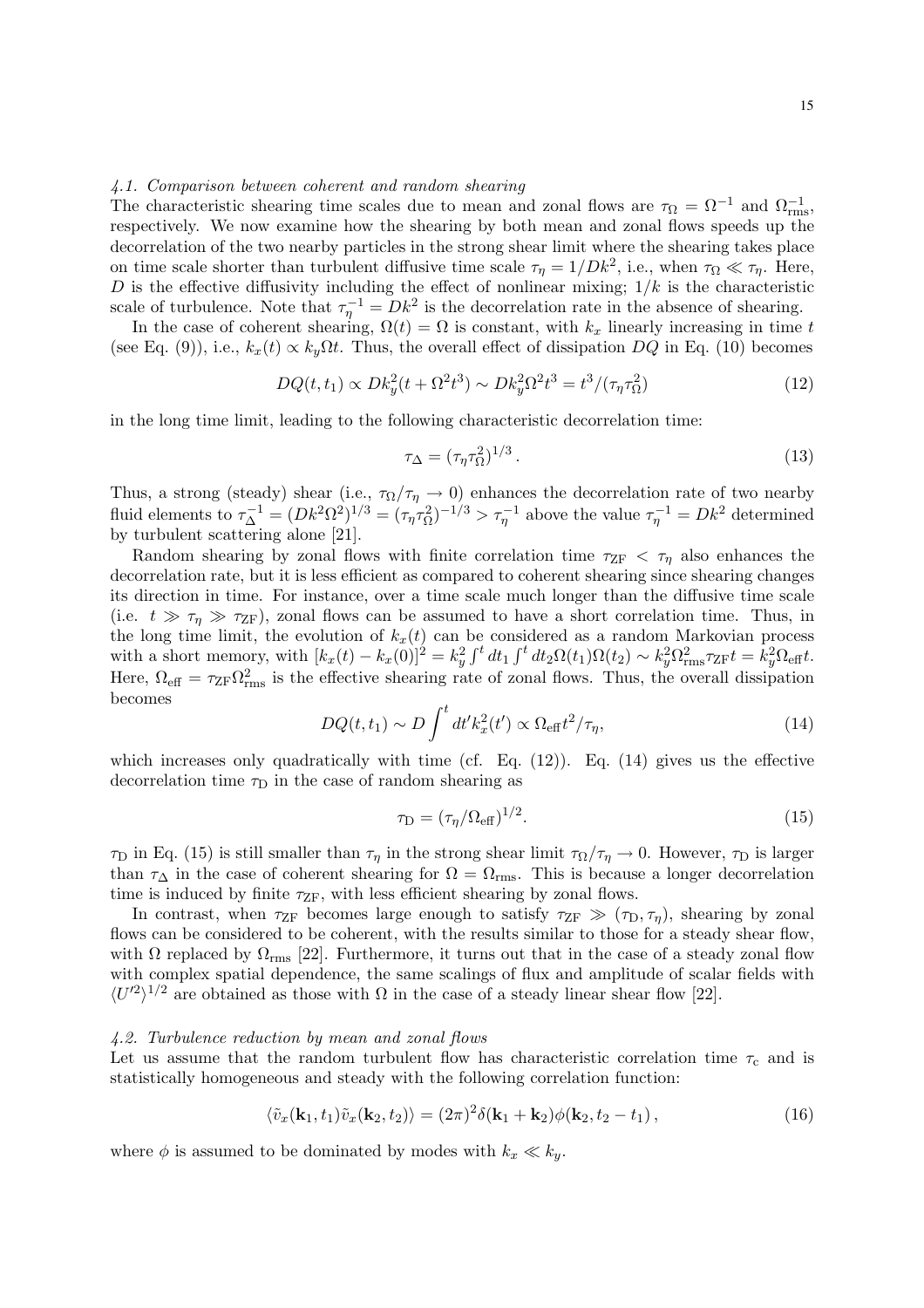**Table 1.** Scalings in the case of coherent shearing by mean flows in passive scalar field model.

|                         | $\tau_{\rm c} < \tau_{\Omega}$ | $\tau_{\Omega} < \tau_{c}$                                                                 |
|-------------------------|--------------------------------|--------------------------------------------------------------------------------------------|
| $\langle n'v_x \rangle$ | O <sup>0</sup>                 | $O^{-1}$                                                                                   |
| $\langle n'^2 \rangle$  |                                | $\tau_\Delta \propto \Omega^{-1}$ $\tau_\Delta \Omega^{-1} \propto \Omega^{-5/3} D^{-1/3}$ |

In the case of coherent shearing by mean shear flows, or zonal flows with long correlation time  $(\tau_{ZF} > \tau_{\eta} > \tau_D)$ , physically two interesting cases are when (i)  $\tau_c \ll \tau_{\Omega} \ll \tau_{\eta}$  and (ii)  $\tau_{\Omega} \ll \tau_{\text{c}} \ll \tau_{\eta}$ . Case (i) corresponds to delta-correlated turbulent flow, where the irreversibility mainly arises from the randomness of the flow while in case (ii), the mean flow–wave resonance is the main source of irreversibility. Stronger reduction in the flux and turbulence amplitude is obtained in case (ii) since shearing is more efficient in distorting turbulent eddy when  $\tau_c > \tau_{\Omega}$ . This is shown in table 1, which contains the summary of scalings. Note that the flux is reduced by shearing only in case (ii), but rather weakly with the scaling  $\Omega^{-1}$ . This reduction is too weak to explain experimental results of a significant reduction in the transport of particle or heat, with scaling  $\propto \Omega^{-\alpha}$  where 1.6  $\lesssim \alpha \lesssim 4.8$  [23, 24]. Furthermore, these results with different scalings, depending on the ordering among different time scales, suggest that there is no universal scalings of flux and turbulence amplitude with  $\Omega$ . That is, the scalings of turbulence intensity and transport depend on the property of the random turbulent flows, i.e., the magnitude of their correlation time ( $\tau_c$ ) relative to shearing time ( $\tau_{\Omega} = \Omega^{-1}$ ).

**Table 2.** Scalings in the case of random shearing by zonal flows in passive scalar field model.

|                                        | $\tau_{\rm c} < \tau_{\Omega}$                   | $\tau_{\Omega} < \tau_{\rm c}$                                           |
|----------------------------------------|--------------------------------------------------|--------------------------------------------------------------------------|
| $\langle\langle n'v_x\rangle\rangle$   | $\Omega_{\rm rms}^{0}$                           | $\Omega_{\rm rms}^{-1}$                                                  |
| $\langle \langle n'^2 \rangle \rangle$ | $\tau_\text{D} \propto \Omega_{\text{rms}}^{-1}$ | $\tau_{\rm D}\Omega_{\rm rms}^{-1}\propto \Omega_{\rm rms}^{-2}D^{-1/2}$ |

In the case of random shearing by zonal flows with short correlation time  $(\tau_{ZF} < \tau_D < \tau_n)$ , the flux and turbulence amplitude should be averaged over zonal flows, in addition to that of the turbulent flow **v**. Thus, we use double angular brackets  $\langle \langle \rangle \rangle$  to denote the average over the two. One interesting consequence of random shearing with no net mean shear  $(\langle\langle\Omega\rangle\rangle = 0)$  is the replacement of resonance between the flow and turbulence (where a local Doppler shifted frequency vanishes) by a smooth, probabilistic interaction kernel.

The results are provided in table 2. Stronger reduction is, again, obtained when  $\tau_{\Omega} < \tau_c$ . In the case of short  $\tau_c$  with  $\tau_c < \tau_{\Omega}$ , the scalings of the flux and turbulence amplitude with  $\Omega_{\rm rms}$ are similar to those with  $\Omega$  for coherent shearing, given in table 1. However, when  $\tau_c > \tau_{\Omega}$ , turbulence amplitude has a stronger dependence on  $\Omega_{\rm rms}$  as  $\Omega_{\rm rms}^{-2}$  than  $\Omega^{-5/3}$  for coherent shearing. Despite this stronger dependence, the turbulence amplitude in the case of random shearing  $\langle n'^2 \rangle \propto \tau_D/\Omega_{\rm rms}$  is still larger than that  $\langle n'^2 \rangle \propto \tau_{\Delta}/\Omega$  in the case of coherent shearing in table 1 when  $\Omega = \Omega_{\rm rms}$ . This is just because zonal flows with finite  $\tau_{\rm ZF}$  lead to less efficient shearing with a longer effective decorrelation time of fluid elements  $\tau_D > \tau_{\Delta}$ . For instance, the amplitude increases as  $\tau_{ZF}$  becomes small (since  $\Omega_{\text{eff}} \to 0$  and  $\tau_{\text{D}} \to \infty$ ). The upper limit on the amplitude is, however, given by  $\tau_D = (D k_y^2 \Omega_{\rm rms}^2)^{-1}$ . As  $\tau_{\rm ZF}$  exceeds  $\tau_{\rm D}$ , zonal flows can be considered to be steady in time, thus recovering previous result for a steady shear flow.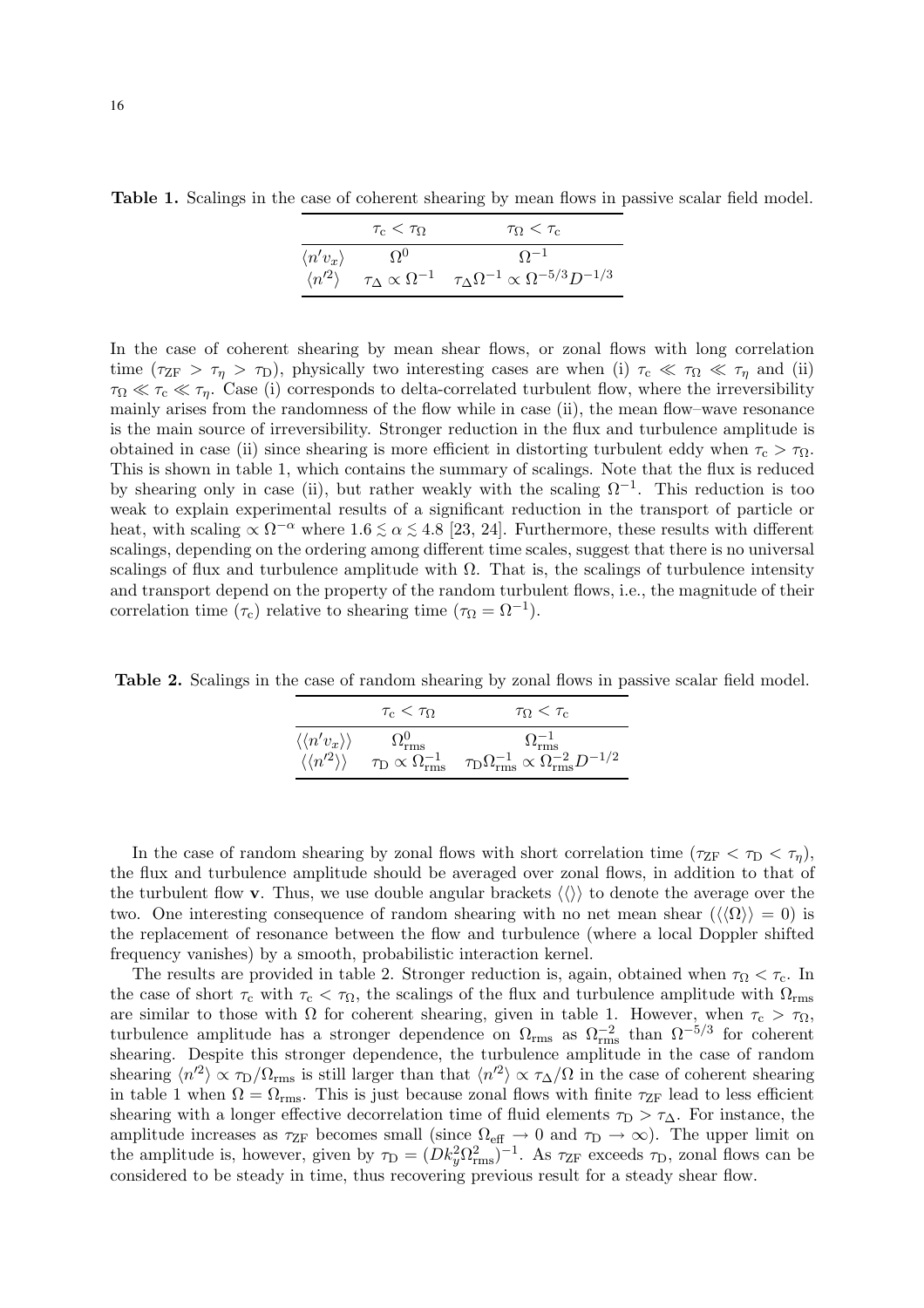#### **5. Dynamical Models**

It is not surprising that the passive scalar field model does not explain the strong reduction in the heat or particle transport that was experimentally observed [23, 24]. The fact is that in this simple-minded model, the properties of the turbulent flow, such as  $\tau_c$  in relative to  $\tau_{\Omega}$ , cannot self-consistently be determined. Furthermore, the amplitude of the velocity of turbulent flow is also fixed arbitrarily in that model. That is, the property of the flow is one of the missing ingredients in that model, which can, however, be critical to determining transport level in realistic experimental situation.

To overcome this limitation, the passive scalar field model should be extended to a dynamical one within which the property of the turbulent flow is not arbitrarily prescribed, but is determined self-consistently. As an example, we consider an interchange turbulence model (which is similar to the classical Rayleigh–B´enard convection problem) and examine how the transport of particles is affected by both mean [25] and random shearing. The analysis is limited to the strong shear case where the shearing rate exceeds the nonlinear decorrelation rate of turbulence (i.e.,  $\tau_{\Omega} \ll \tau_{\eta}$ ).

For simplicity, we assume cold ions and consider the quasi-linear evolution of flute-like perturbations of particle density n and vorticity  $\omega = \nabla \times \mathbf{v}$  in a 2D plane, which are subject to a given (poloidal) linear shear flow  $U(x, t)\hat{y}$  ( $U = -x\Omega(t)$ ) and effective gravity  $\mathbf{g} = g\hat{x}$  (due to magnetic curvature, etc):

$$
\partial_t n' + U \partial_y n' = -v_x \partial_x n_0 + D \nabla^2 n' + f \,, \tag{17}
$$

$$
\partial_t \omega + U \partial_y \omega = -g \partial_y n'/n_0 + \nu \nabla^2 \omega \,. \tag{18}
$$

Here,  $\mathbf{u} = \mathbf{v} + U(x, t)\hat{y}$  is the total velocity with  $\mathbf{v} = -(c/B)\nabla\phi \times \hat{z}$ , and  $n = n_0(x) + n'$  is the total density where  $n_0(x) = \langle n \rangle$  are  $n'$  are the mean background density and fluctuation; x and y represent the local radial  $(x)$  and poloidal  $(y)$  directions, perpendicular to a magnetic field  $\mathbf{B} = B\hat{z}$ ; D and  $\nu$  capture coherent nonlinear interaction as well as molecular dissipation while f represents a noise due to incoherent nonlinear interaction and external particle source. Within this model, density is simply advected by a turbulent flow  $(v)$  and a given shear flow  $U(x, t)\hat{y}$ , similar to passive scalar field, while the flow (**v**) is dynamically determined.

For simplicity, we assume  $D = \nu$ , treat the source of free energy  $v_x \partial_x n_0$  in Eq. (17) as a part of the noise  $f$  and assume that the statistics of the noise  $f$  is homogeneous in space and steady in time with a short correlation time  $\tau_f < (\tau_{\Omega}, \tau_{\text{ZF}})$ :

$$
\langle \tilde{f}(\mathbf{k}_1, t_1) \tilde{f}(\mathbf{k}_2, t_2) \rangle = \tau_f (2\pi)^2 \delta(\mathbf{k}_1 + \mathbf{k}_2) \psi(\mathbf{k}_2) \delta(t_2 - t_1).
$$
 (19)

The scalings of correlation functions for both coherent ( $\tau_D \ll \tau_{ZF}$ ) and random shearing  $(\tau_D \gg \tau_{\rm ZF})$  by mean and zonal flows are summarized in the second and third columns in table 3, respectively.

**Table 3.** Scalings in dynamical model.

|                                           | $\tau_{\rm D} \ll \tau_{\rm ZF}$         | $\tau_{\rm D} \gg \tau_{\rm ZF}$                                |
|-------------------------------------------|------------------------------------------|-----------------------------------------------------------------|
| $\langle\langle n'v_x\rangle\rangle$      | $\Omega^{-2} \ln (\tau_{\Delta} \Omega)$ | $\tau_{\rm D}\Omega_{\rm eff}^{-1}\propto\Omega_{\rm rms}^{-3}$ |
| $\langle \langle n'^2 \rangle \rangle$    | $\tau_{\Delta} \propto \Omega^{-2/3}$    | $\tau_{\rm D} \propto \Omega_{\rm rms}^{-1}$                    |
| $\langle \langle v_x^2 \rangle \rangle$   | $\Omega^{-3}$                            | $\tau_{\rm D}\Omega_{\rm eff}^{-2}\propto\Omega_{\rm rms}^{-5}$ |
| $\langle \langle v_x v_y \rangle \rangle$ | $-\Omega^{-3} \ln(\Omega \tau_{\eta})$   |                                                                 |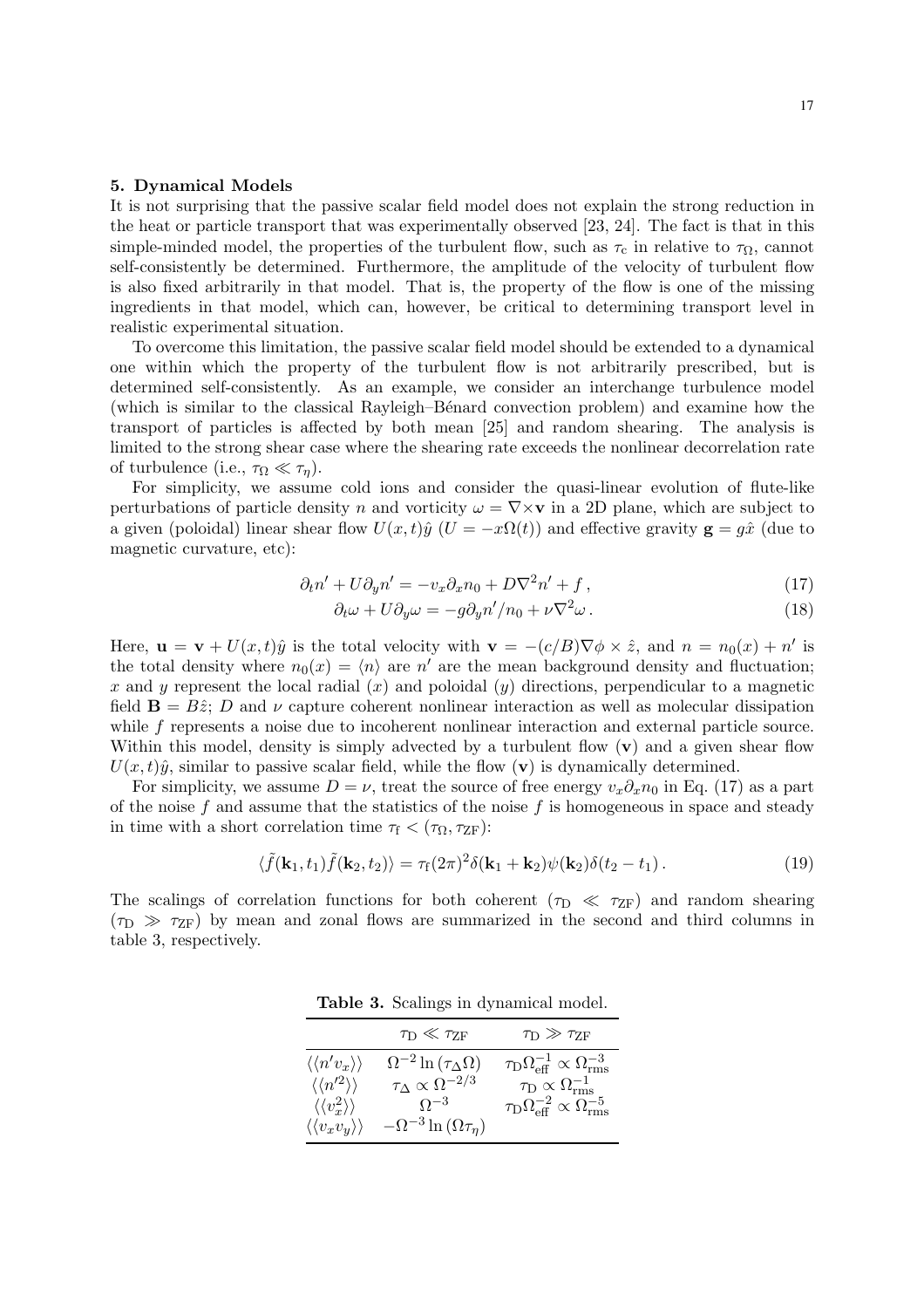In contrast to passive scalar field model where the amplitude of turbulent flow  $(\langle v_x^2 \rangle)$  is arbitrarily fixed, the latter undergoes severe reduction in both cases, as can be seen in table 3. This severe reduction in velocity amplitude of the turbulent flow is responsible for significant reduction in the particle transport. In particular, in the case of random shearing, the reduction in density flux and the amplitude of velocity is quite strong with the scaling  $\Omega_{\text{eff}}^{-3/2} \propto \Omega_{\text{rms}}^{-3}$  and  $\Omega_{\text{eff}}^{-5/2} \propto \Omega_{\text{rms}}^{-5}$ , respectively. However, it is important to realize that turbulence reduction by random shearing is still less severe as compared to coherent shearing for  $\Omega_{\rm rms} = \Omega$  since  $\tau_{\rm D} > \tau_{\Delta}$ and  $\tau_{\rm D} > \Omega_{\rm eff}^{-1}$ . Interestingly, in the case of coherent shearing, a mean flow is generated through Reynolds stress with negative turbulent viscosity  $\nu_T \propto -\Omega^{-4} \ln(\Omega \tau_n)$  while this Reynolds stress driving itself is reduced by shear as its amplitude becomes large, manifesting self-regulation.

The results shown in table 3 are valid in the limit of short noise correlation time ( $\tau_f$  <  $(\tau_{\Omega}, \tau_{\text{ZF}})$ ). As  $\tau_{\text{f}}$  becomes larger than  $\tau_{\Omega}$ , shearing acts more efficiently due to the coherence of shearing, and thus stronger reduction in the flux and amplitude of turbulence is expected (see, for example, [25]).

#### **6. Conclusions**

We have discussed the effect of shearing by both mean and zonal flows on transport and the formation of transport barriers in laboratory plasmas. In particular, we have shown:

- (i) Zonal flows trigger L–H transition while mean flows maintain H-mode after the transition.
- (ii) Coherent and random shearing by mean and zonal flows lead to short effective decorrelation time  $\tau_{\Delta} = (\tau_{\eta} \tau_{\Omega}^2)^{1/3}$  (<  $\tau_{\eta}$ ) and  $\tau_{\Omega} = (\tau_{\eta}/\Omega_{\text{eff}})^{1/2}$  (<  $\tau_{\eta}$ ) of the two nearby particles, respectively. Here,  $\tau_{\eta} = 1/Dk^2$ ,  $\Omega_{\text{eff}} = \tau_{\text{ZF}} \Omega_{\text{rms}}^2$  and  $\tau_{\Omega} = \Omega^{-1}$  and  $\Omega_{\text{rms}}^{-1}$  in the case of shearing by mean and zonal flows, respectively. However, random shearing is less efficient with longer decorrelation time  $\tau_D > \tau_{\Delta}$  for  $\Omega = \Omega_{\text{rms}}$ .
- (iii) Reduction in the flux and turbulence amplitude depends on the model stronger reduction is obtained in interchange turbulence due to the suppression of velocity amplitude.
- (iv) Effect of random shearing of zonal flows on transport and fluctuation levels depends on correlation time  $\tau_{ZF}$ . While random shearing can lead to significant reduction in interchange turbulence, turbulence amplitude and transport are larger as compared to coherent shearing due to finite correlation time  $\tau_{\text{ZF}}$ .

The transport barrier also takes place in a variety of other systems, and this paper will serve as a guide for understanding the dynamics of those systems.

#### *6.1. Acknowledgments*

The author thanks P.H. Diamond and T.S. Hahm for useful discussions.

#### **References**

- [1] Burrell K H 1997 *Phys. Plasmas* **4** 1499
- [2] Kim E and Dubrulle B 2001 *Phys. Plasmas* **8** 813
- [3] McIntyre M E 1989 *J. Atmospheric and Terrestrial Phys.* **51** 29
- [4] Hunt J C R and Durbin P A 1999 *Fluid Dynamics Research* **23** 375
- [5] Drazin P G and Reid W H 1997 *Hydrodynamic Stability* (Cambridge Univ. Press: Cambridge)
- [6] Scott B D, Terry P W and Diamond P H 1988 *Phys. Fluids* **31** 1481
- [7] Kadomtsev B B 1992 *Tokamak Plasma: A Complex Physical System* (Institute of Phys. Publishing: Bristol and Philadelphia)
- [8] Wagner F *et al* 1982 *Phys. Rev. Lett.* **49** 1408
- [9] Hahm T S and Burrell K H 1995 *Phys. Plasmas* **2** 1648
- [10] Hahm T S 2002 *Plasma Phys. Control. Fusion* **44** A87
- [11] Lin Z, Hahm T S, Lee W W, Tang W M and Diamond P H 1999 *Phys. Rev. Lett.* **83** 3645